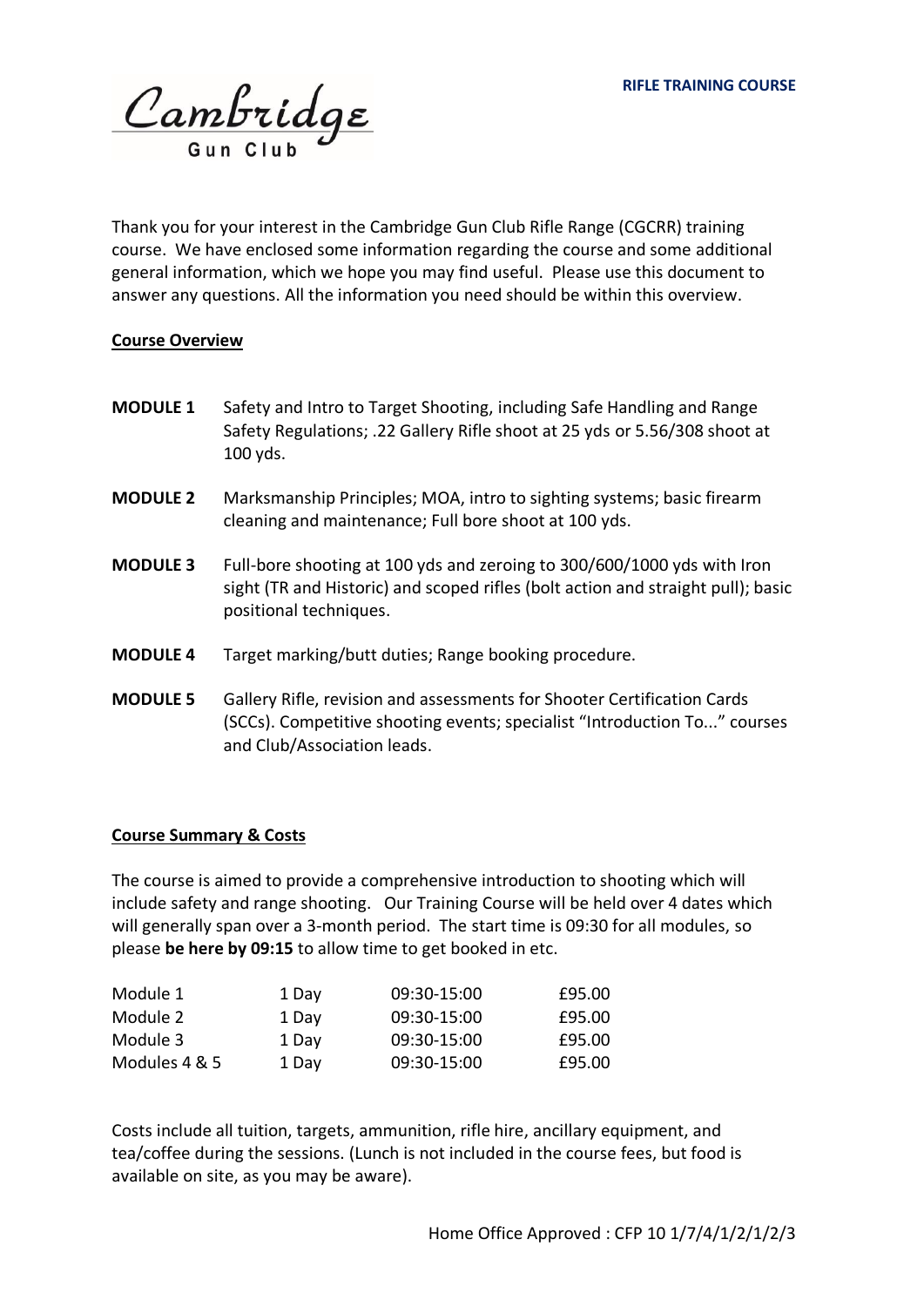# **Payments & Deposits**

**Upon successful application to participate in the course, a fee of £200 will be required.** This fee consists of 4 x £50 non-refundable deposits for each module date, due to course popularity and sadly, the recurrence of no shows.

Due to the course being modular, it is important that participants turn up to each module to complete the course. Unfortunately, failure to show up to a module would then terminate a person's space on the course. This is unfair on the many people who want to participate in and complete the course, which is why we now require the above nonrefundable payment of £200.

Each £50 deposit will be deducted from the cost of each module date (£95), leaving the remainder of £45 for each module date to then be paid at reception when booking in, on the morning of the module date.

Alternatively, you may pay upfront for all course modules when booking the course (total £380) if you prefer.

### **General Information**

Please complete and return to us, our "Prospective member application form" if you are interested in undertaking our training course and applying for your firearms certificate. If you do not have one of these, this can be located on our website under "Rifle Range" and "Rifle Range Training Course" as a PDF document.

Please note that we are obliged to notify Cambridgeshire Firearms Department of any applications for membership of our Rifle Range Club. The Firearms Department may contact us if they intend to reject a membership application. We shall notify you if this occurs, although the Firearms Department will not explain to us the reasons for rejection. Should you wish to query this, you would need to liaise directly with the Firearms Department.

# **Booking Into The Course**

Once we receive your "Prospective Membership" application form, we will ask which group you wish to be booked on to. If you have not already seen available groups/module dates, you can find this information on our website under "rifle range" then "rifle training course" where you will see all available group dates. Please let us know which group you would like to join and ensure you can make all listed dates for that group.

Please also note that the instructor will assess you on each Module before clearing you to commence the next one. Should the instructor not pass you off on a particular Module as competent, they may request you re-take the Module, but will explain why. Please note that it is rare for this to happen, but should you be required to re-take a Module, this will incur an additional charge of £95 for that Module.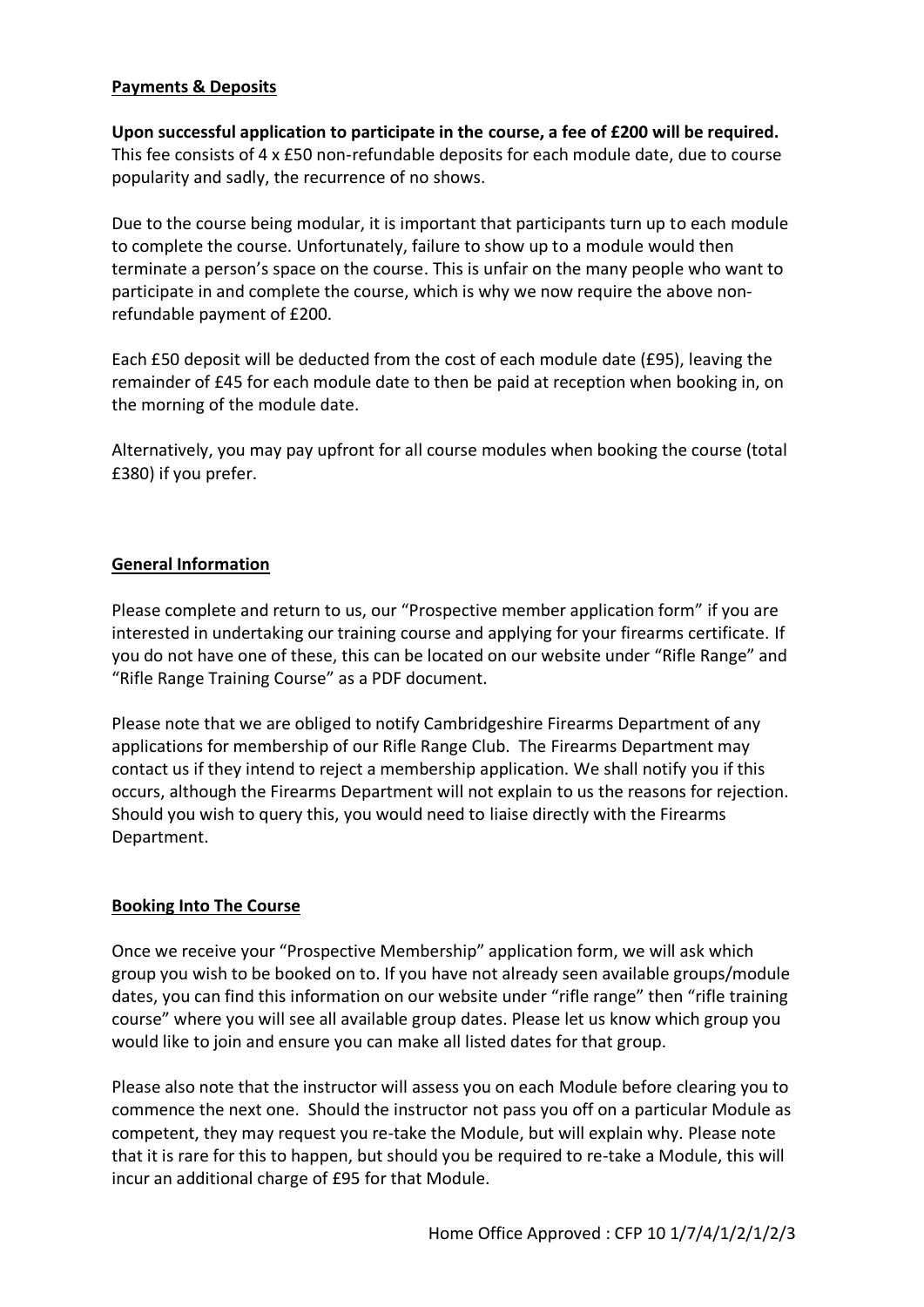# **Practice**

Whilst on the training course, you are **required** to do practical sessions between modules. This practice will be of benefit to you. You may use rifles up to the calibre you have received training on, to that date. The following costs apply for practice in between module dates:

| Lane Hire (90 mins) | £15.00 (Discounted from the standard fee of £30.00)        |
|---------------------|------------------------------------------------------------|
| Gun Hire (90 mins)  | FOC (Whilst participating in the course, until completion) |
| Ammunition          | (This depends on which calibre you are shooting)           |

You must book in to use the range between modules, please use our website to book your lane. Our staff cannot do this for you. Please go to our website, "rifle range" and then "rifle range booking" where you can use the online calendar to book your slot. There is a note which says "**DO NOT** use the below booking calendar if you do not hold a Firearms Certificate & SSC or DSC1. Please contact us", please **ignore this** as you are on the training course and therefore known to us. Please also ensure that you are with us a minimum of 20 mins ahead of your booking to allow time to book in at reception and to collect your gun & equipment from the gun shop.

### **Membership & Course Completion**

On successful application as a Prospective Member, and on the start of the Training Course (Module 1), we shall enrol you as a "Probationary Member". As a Probationary Member, you shall be able to use the Range in between training module days. You shall need to pre-book your lane on the Range using the online calendar/booking system.

On satisfactory completion of the training course and at the time of your firearms application, you are **required** to take out Full membership of our Rifle Range for us to issue with your letter of recommendation (to apply for your firearms certificate). **If for some reason you do not take out a full member of the range, we will not issue you with your letter of recommendation.** Your letter of recommendation is valid for 12 months. You may continue to be a Probationary Member with us for a period of **6 months** from your course completion date (Mod 4/5).

The annual membership fee allows you to use the range whenever it is open, and there are no lane fees once you are a "Full" member. It is however, recommended that you continue to book your lane on the range to ensure availability. Please remember, to maintain your Firearms Certificate, you must be attending approved Rifle Club's. Clubs are required to notify the Firearms Department of any member not attending in a 12 month period.

Full membership is usually £300 per year and runs for a 12-month period from the date of joining. The Full membership is discounted for you to £250 for the first year, as you have undertaken the course. A membership card shall be issued on successful application as a Full member, and you will need to provide us with one passport sized photo.